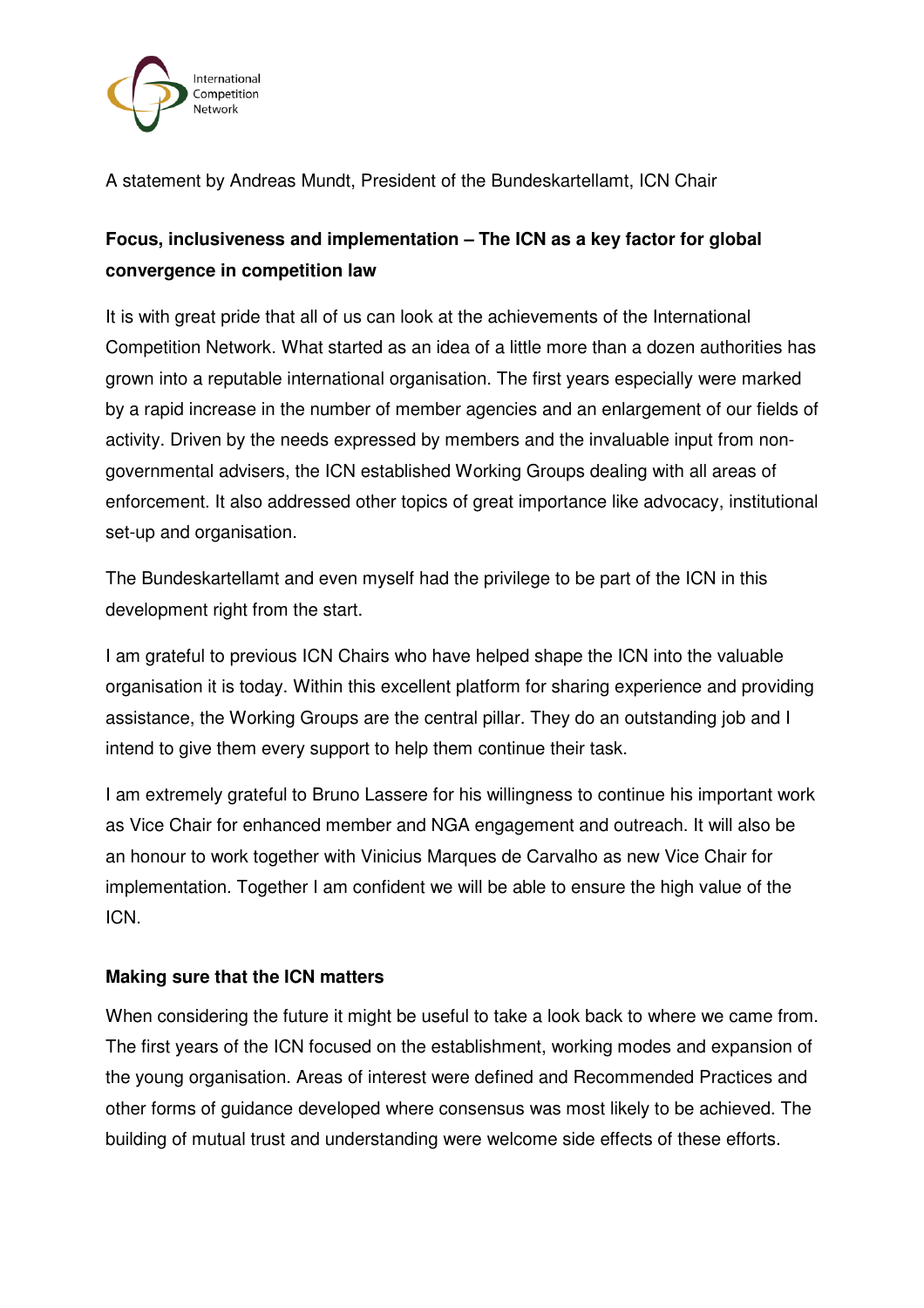Following this period, the Second Decade project in 2011 was an important step to identify achievements and the tasks ahead. We agreed that the ICN will pursue four high-level goals and have since worked hard to bring them forward.

Today the dissemination of competition experience and best practices, the formulation of proposals for procedural and substantive convergence, the promotion of competition advocacy and efforts to facilitate effective international cooperation have become the core business of the ICN in the Working Groups and in special projects. Advocacy was of key interest to the outgoing Chair Eduardo Pérez Motta and Vice Chair Bruno Lasserre, cooperation is being dealt with in a promising pilot project with the OECD.

After twelve years of existence the ICN today is a mature international organisation with 126 agency members from 111 jurisdictions, covering a broad spectrum of topics with a good number of very valuable work products. While this is a great achievement it leads us to a different kind of challenge than those faced at the beginning. The high number of excellent work products and the diversity of activities might result in less attention for the individual product. We therefore need to advocate not only for competition but also for our work products.

Another challenge from the start, which at the same time has always been a huge advantage, is our fast growing and diverse membership. Not only does the ICN consist of new agencies as well as mature agencies, it also brings together members with different resources, from different time zones, with different competences and with a vast number of different languages.

In order to meet these challenges and to continue the process we started with the Second Decade project, it will be of great importance for the ICN in the future to raise awareness for its work products, promote them and ensure that they are implemented into legislation and everyday work, making the ICN the key element of global convergence in competition law. There are in my view three key factors to achieve this:

## • **Focus**

First of all it is of the highest priority for me to ensure that the ICN chooses the topics that matter most to the network. This specifically means setting the right priorities and focusing on a number of issues and projects that will meet the most important needs of members and can have a real impact on our work.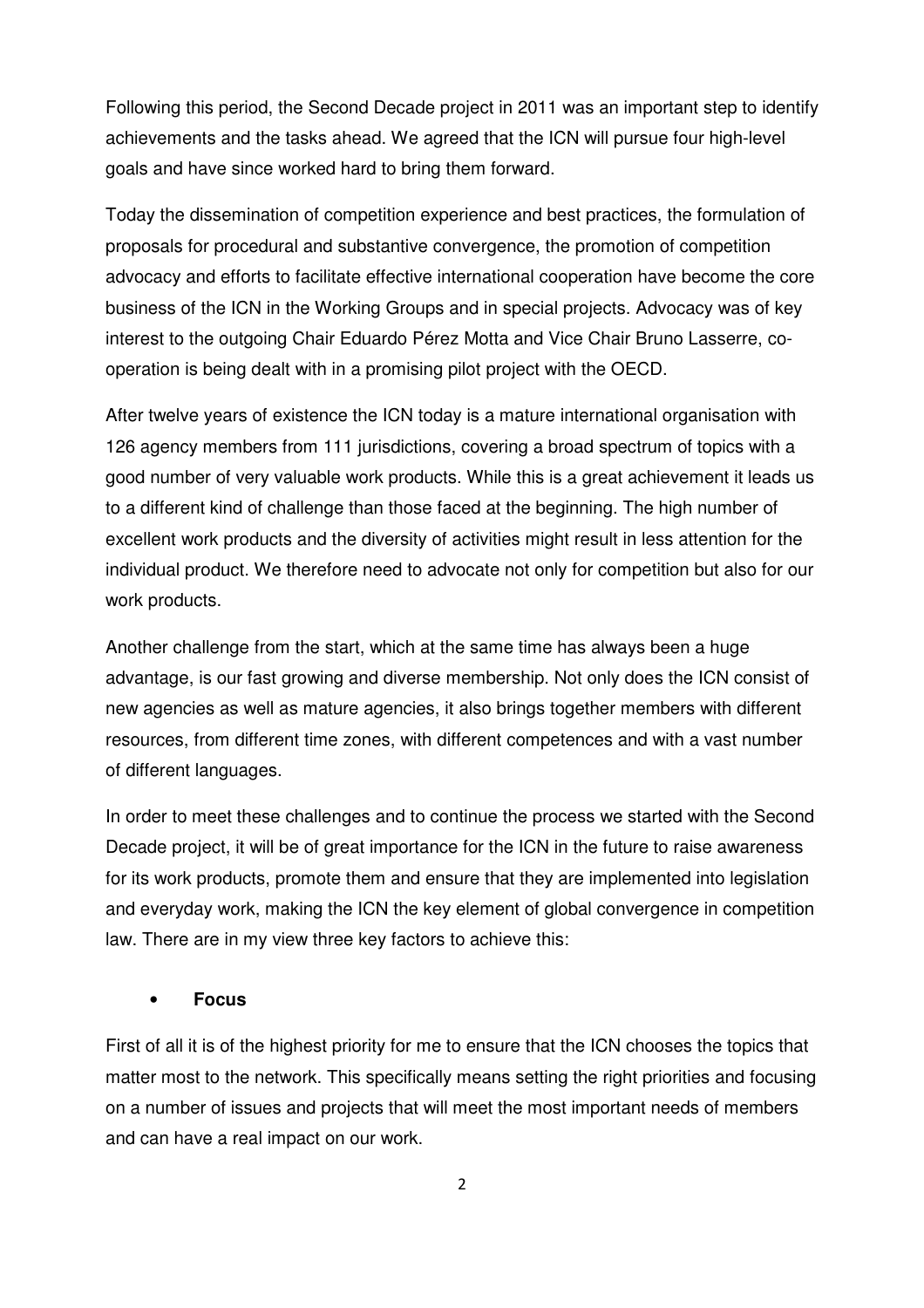When identifying the most relevant topics we need to be aware that the focus may differ depending on geographical and other particularities. We have to take care to address different needs resulting from the diversity of our members. And we have to keep these different needs in mind when organizing regional workshops and setting the agenda for the Working Groups and the Annual Conference.

Focus also means taking into account that many ICN members are facing a reduction of resources due to the changing economic conditions and have to stretch their capacities to participate in many different areas of ICN work. Limiting ourselves and at the same time scrutinizing our processes will enable us to maintain the high quality of our work products and build upon a broad basis of input from our diverse membership.

Focus also means that the ICN remains open to take up new projects that are relevant for competition agencies and help us to improve our work. This will be a joint task for the Working Groups and the Steering Group. Together we will identify priorities and evaluate the implementation of certain lighthouse and other consensus-based work products. While the Working Groups are in charge of defining their individual goals, the Steering Group can assist by providing an overview over the whole organisation.

#### • **Inclusiveness**

It is with a lot of satisfaction that we see how tremendously the ICN has grown in the past years. The broader membership has innumerable benefits. Not only does it ensure that the issues dealt with really matter to the competition law community worldwide, but it also gives the ICN the possibility to advocate its vision on the worldwide playing field of multinational enterprises.

The growing membership has further allowed the ICN to tackle more topics and projects, because it was able to distribute the burden on more shoulders. At the same time it means that, due to resource constraints, many agencies are not able to contribute to or even follow all ongoing work. Accordingly, we should pay a renewed attention to the consultation of members and their participation in the drafting of the most important ongoing projects and in particular Recommended Practices. This is the best way to ensure that members will feel committed to putting them into practice.

But inclusiveness is not only about agencies. It is also about the participation of NGAs who provide extremely valuable input. Their enhanced involvement is most welcome. And last but not least we will also continue to reach out to other international organisations like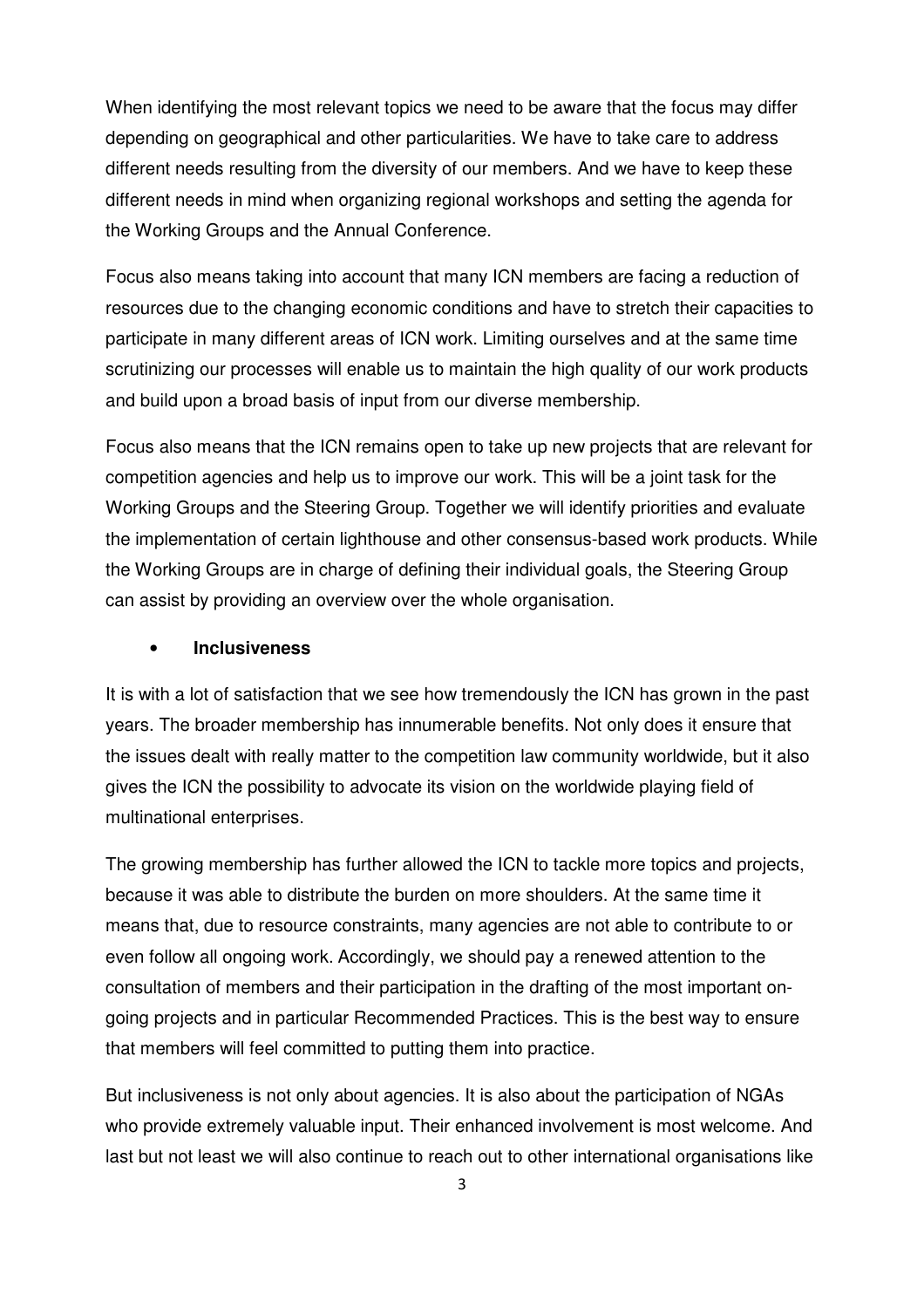OECD, UNCTAD, WTO and World Bank. Our joint project on Co-operation with the OECD is an important step in that direction. But also regional organisations such as the African Competition Forum, ASEAN, SADC, UEMOA and the ICN members CARICOM, COMESA and the Andean Community, to name just a few, will be important points of contact.

# • **Implementation**

All the efforts mentioned above have of course one key direction: to enhance the implementation of ICN work products. If we want to ensure that the ICN and its work products matter, we need to make our high-quality products available to everyone and continue our efforts to promote their implementation. Focus and the relevance of the topics we address will raise awareness for our work products and inclusiveness of members can enhance their willingness to converge to ICN standards.

On a practical level, implementation may be achieved by various means. It can be promoted by presenting work products in teleseminars, using work products at workshops or internal training classes, or within the advocacy work of ICN members. We should aim to convince stakeholders not only of the benefits of competition but also of the benefits of taking inspiration from ICN guidance. All approaches to achieve this are equally important and give the Working Groups and ICN members a variety to choose from.

## **Realisation**

The Second Decade project and the past year have shown that we are already on the right track. All three areas - focus, inclusiveness and implementation - require concerted efforts from all parts of the ICN as a group.

I would therefore like to invite the Working Group chairs and also the Steering Group members to remain ambitious and to strive for these common goals and to get everyone involved.

Last year we already started to pay more attention to the development of and balance between the Working Group work plans and we will consider this as a main priority also for the future. We will analyse new projects to ensure that they meet the ICN members' needs and contribute to the overall balance between promoting and implementing existing work products on the one hand and creating new work products on the other hand.